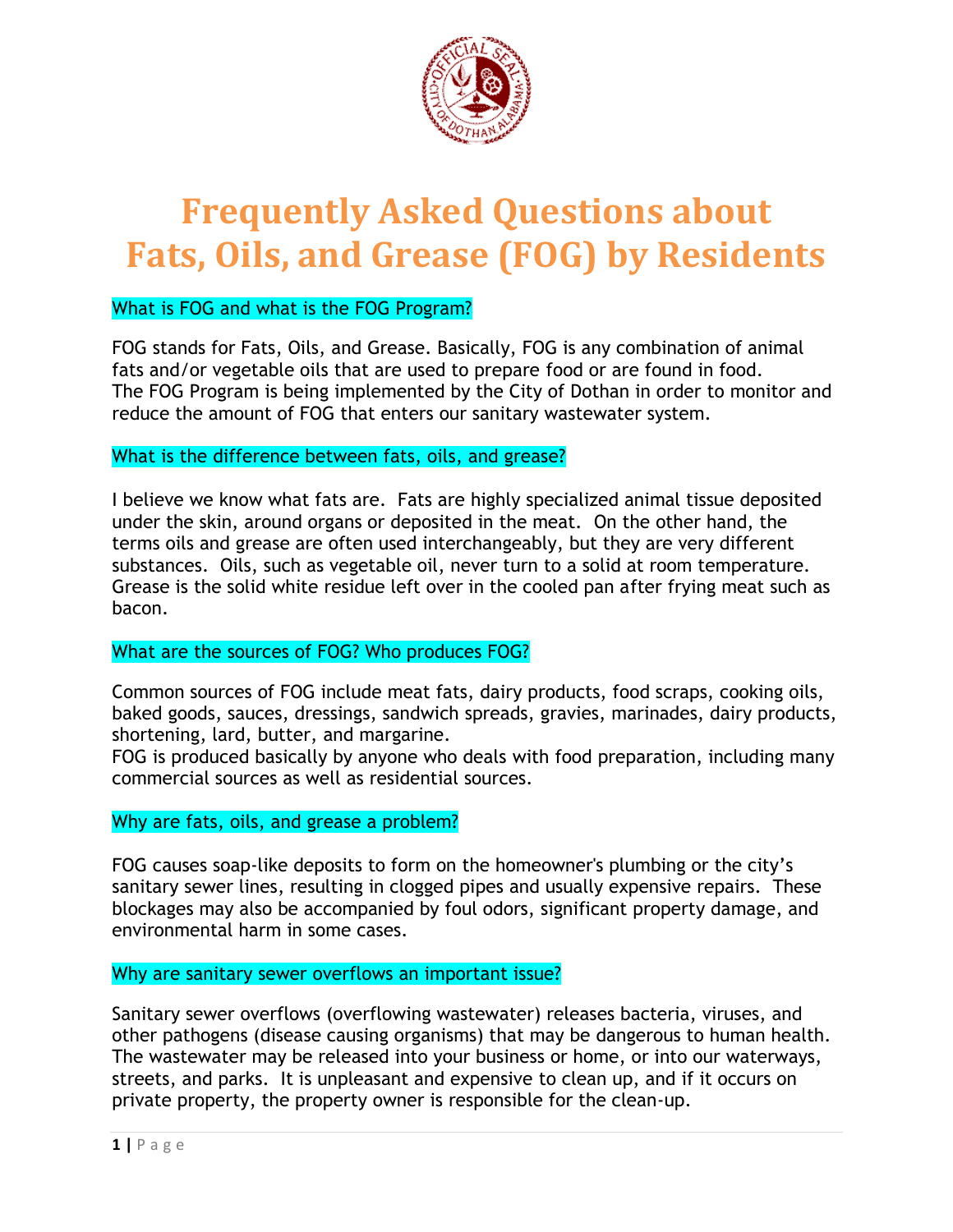### How does FOG create a wastewater pipeline blockage or clogged pipes?

Fats, oils, and grease in a warm liquid form may appear to be harmless since they flow easily down the drain. However, as the liquid cools, the FOG separates from and floats on other liquids in the wastewater pipes. The layer of FOG undergoes chemical reactions to form a soap-like fatty acid compound which sticks to the wastewater pipes. Over time, the flow of wastewater becomes restricted and causes backups or sanitary sewer overflows, possibly in your home or yard.

What kind of problems can occur from a sewer line blockage in my neighborhood?

FOG gets into your sewer system from household drains, as well as from poorly maintained grease control equipment in restaurants and other businesses. Sanitary sewer lines blocked by FOG can cause major problems such as:

- Expensive and unpleasant clean-ups that you must pay for
- Sanitary sewer overflows (SSOs) raw sewage overflowing into neighborhood parks, yards, streets, backing up into your home or your neighbor's home
- Potential contact with disease-causing microorganisms resulting from the SSO
- An increase in operation and maintenance costs for Dothan Utilities

# Can the City of Dothan determine where grease is coming from?

Yes. By checking manholes and using "Closed Circuit Television (CCTV)" inside wastewater pipes, the City can identify which sanitary service area and which specific building or neighborhood grease is coming from. If grease blockages are occurring frequently in a certain area, the City will make an effort to inform the residents in the area so that they can be more aware of their grease disposal methods and help fix the problem.

#### Is there a law against sanitary sewer overflows?

Yes. The U.S. Environmental Protection Agency (USEPA) Clean Water Act and Alabama Department of Environmental Management (ADEM) have regulations prohibiting wastewater discharges.

#### Should I use my garbage disposal?

Home garbage disposals do not keep grease out of your wastewater pipes. In fact, garbage disposals simply reduce the particle size of items that don't belong in the plumbing to start with by grinding the food containing fats, oils, and grease into smaller pieces before discharging into your plumbing to cause blockages. Food particles stick to the grease that clings to pipe walls and speed the blockage of pipes. Garbage disposals use water and electricity. Reduce or eliminate usage of garbage disposals to lower utility bills and lessen related plumbing blockages.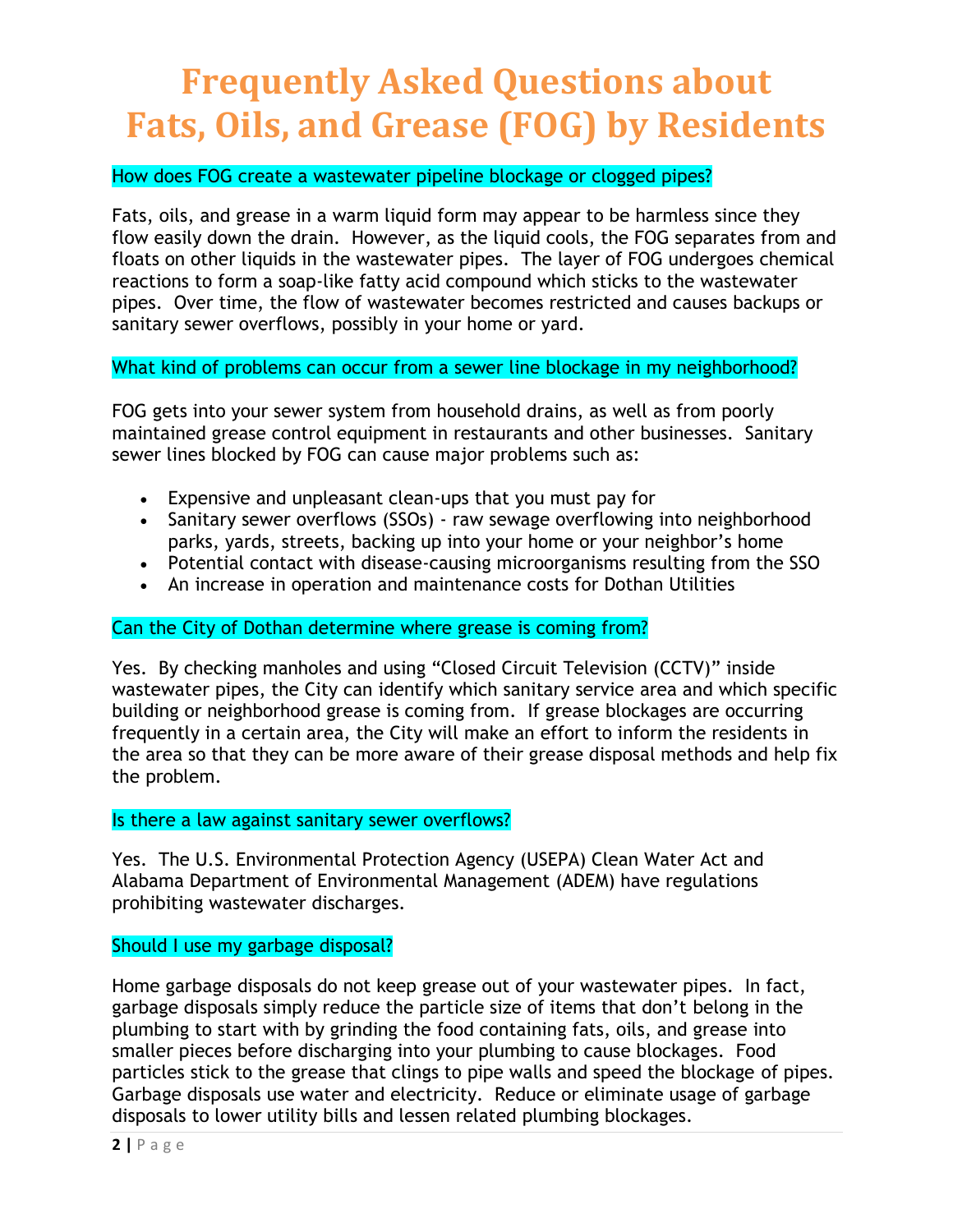### Should I use lots of hot water and detergent to wash grease down the drain?

No. Hot water and products such as detergents or enzymes that claim to dissolve grease will simply cause a temporary emulsion and pass the grease down the pipeline, only to cause problems further down the line. When emulsified water and FOG enters your plumbing and cools downstream, the FOG separates and floats on the water's surface where it can cause blockages. In short, you remove the grease from your immediate vicinity only to help create a bigger problem downstream in your piping or the City's sanitary sewer.

Why should homeowners take the responsibility for making the water cleaner?

Our environment affects us all. Being good environmental stewards and preventing sanitary sewer overflows allows us all to live safer and healthier lives.

Isn't throwing containers full of grease into the landfill just creating a different problem?

Over time, fats, oils, and grease are very effectively biodegraded under landfill conditions. Very low levels of oils appear in water leached from landfills. Fats, oils, and grease cause greater environmental problems when they enter the wastewater system or surface waters.

# What should I do if I experience a wastewater pipe blockage or overflow?

First, determine if the overflow of water is occurring when you are not discharging water through a fixture or appliance. If this is the case, call the City of Dothan at (334) 615-3302. A wastewater collections crew from Dothan Utilities will come and determine whether the blockage is on your property or City property. If the blockage is occurring on City property, the City will fix the problem. If the overflow is only occurring when you are discharging water through a fixture or appliance, the blockage is most likely on your property. If the blockage is on your property, you will have to hire a plumber to fix the problem.

### Does the City of Dothan have a used cooking grease and oil recycling program?

No. The City of Dothan does not currently have a used cooking grease and oil recycling program, but is considering one. Many food service establishments will accept your used cooking grease and oil for recycling.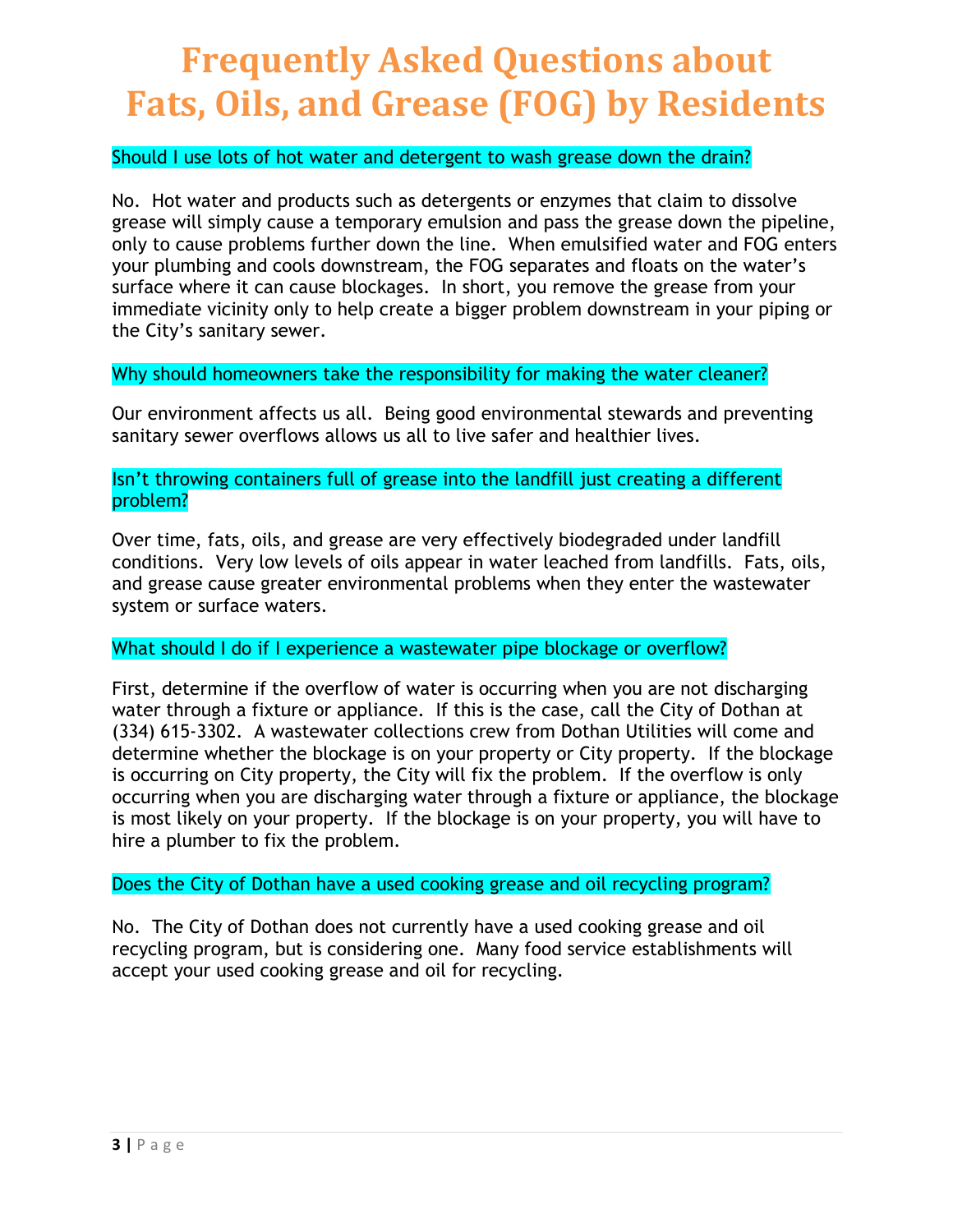# What can I do to help?

The first line of defense and the easiest way to solve the FOG buildup problem in your community and help prevent sewerage overflows is by keeping this material out of the sewer system. Together we can help. Here are a few tips:

- Never pour grease down sink drains or into toilets.
- Scrape food scraps from trays, plates, pots, pans, bowls, utensils, grills and cooking surfaces into the garbage can for disposal.
- Wipe plates, pots, pans, bowls, utensils, etc. with paper towels prior to washing. Dispose of the paper towels into the garbage can.
- Recycle used cooking oil. Strain the crumbs from your used cooking oil and pour the oil into sturdy portable containers with lids. Dispose of the crumbs into the garbage can. The used cooking oil can then be recycled. The City of Dothan does not currently offer a used cooking oil recycle program. Many food service establishments that recycle waste cooking oil from fryers and other types of equipment may allow the transfer of your used cooking oil into their oil recycle bin.
- Do not mix petroleum products (used motor oils, etc.) with your used cooking oil. This will contaminate the used cooking oil, causing it not to be recyclable. The used motor oil can be saved and recycled separately by transferring it into petroleum recycle bins at repair shops that change motor oil. Motor oil is a hazardous waste and should never be put into the trash, poured down the drain or dumped on the ground. A single quart of motor oil can pollute 250,000 gallons of water.
- For smaller amounts of grease, let it solidify in the pan or in a jar, then throw the solid grease into the trashcan. Make sure to wipe the greasy pan or dish with a paper towel to soak up the rest. Salad dressings and sauces can be absorbed with a paper towel and tossed into the garbage. Try to get as much of the grease and oil as possible into the trash instead of the drain  $-$  just the little bit that washes out with the wastewater can cause problems over time. The cumulative impact could be substantial.
- Don't pour oils and grease down garbage disposals and do not use a garbage disposal to dispose of foods containing FOG. Preferably, do not use garbage disposals at all because even if you don't use them to dispose of FOG laden foods, the use of a food disposal will discharge solids into your plumbing and contribute to plumbing stoppages.
- Put baskets/strainers into sink drains to catch food scraps and other solids and empty the drain baskets/strainers into the trash for disposal.